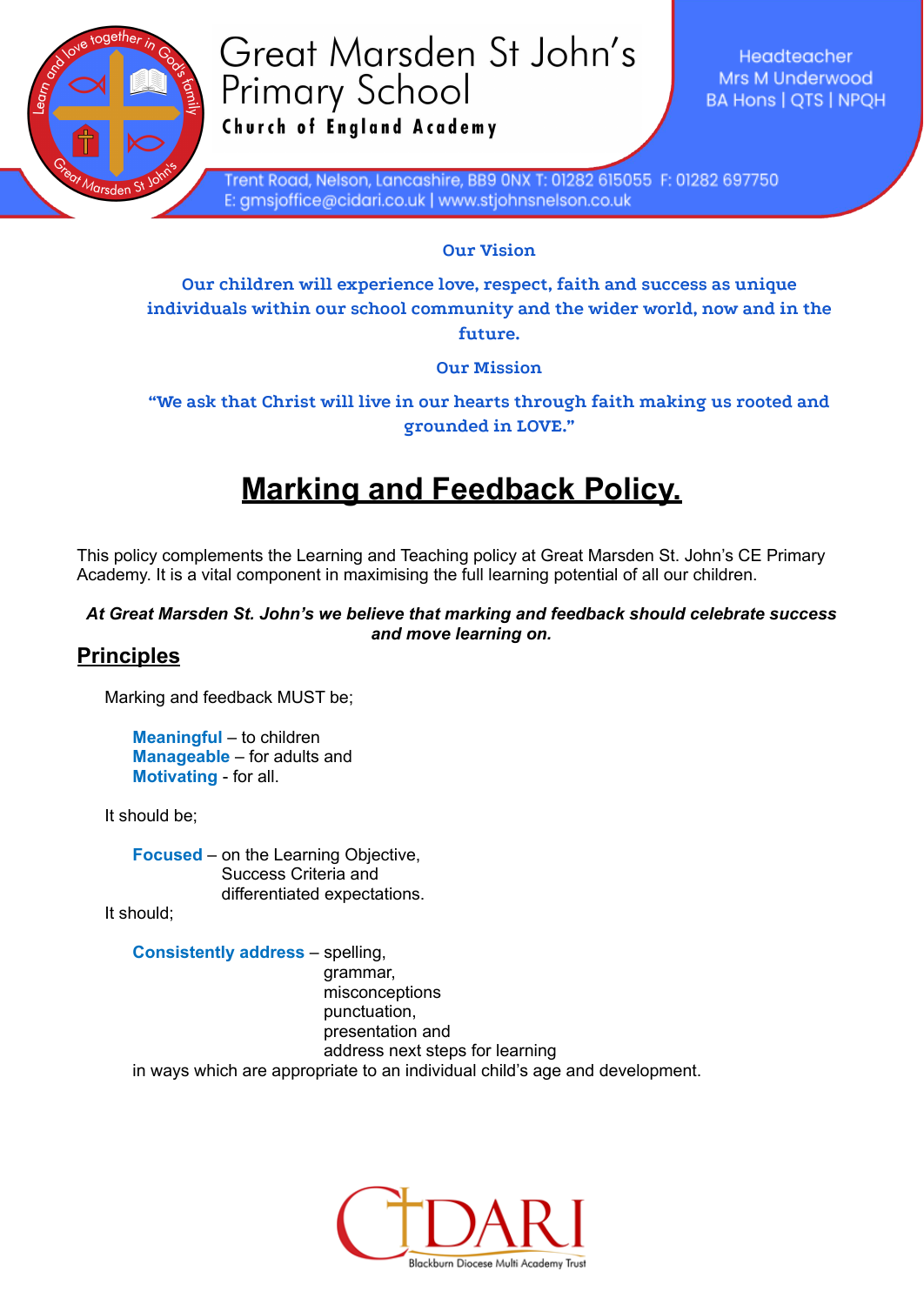# **Feedback and Marking are pivotal in the AfL Cycle**



## **Marking Strategies**

#### **Approaches:**

● **Verbal feedback** – given by an adult in the presence of the child or group of children. This may happen whilst the children are working or after the learning has taken place. A record of this could take the following form;

o VF plus a brief note in the child's book to explain what was discussed.

We consider this method of marking to be highly efficient as it can highlight successes and address misconceptions on the spot whilst the adult is walking the floor.

● **Distance marking** – this takes place away from the children and gives opportunity for further analysis and reflection on children' progress in learning. It may lead to the need for further dialogue with children to celebrate successes in learning and inform discussion about application/next steps and/or fully diagnose misconceptions/errors.

When distance marking, the following should be taken into consideration:

- o Can the children read and understand the comments or have the comments been explained?
- o Are comments spelt correctly?
- o Has the school handwriting policy been followed when writing comments? (See Handwriting Policy)

**We understand that effective peer and self-assessment must first be modelled and taught to the children, so that they can analyse their learning in direct relation to the LO and Success Criteria.**

● **Self –assessment and evaluation –** pupils are given the opportunity to reflect on their own learning.

Emotion faces will be used to self-assess/reflect upon their progress against the **LO and/or Success Criteria.**

When appropriate, children can add an explanation of the choice they have made.

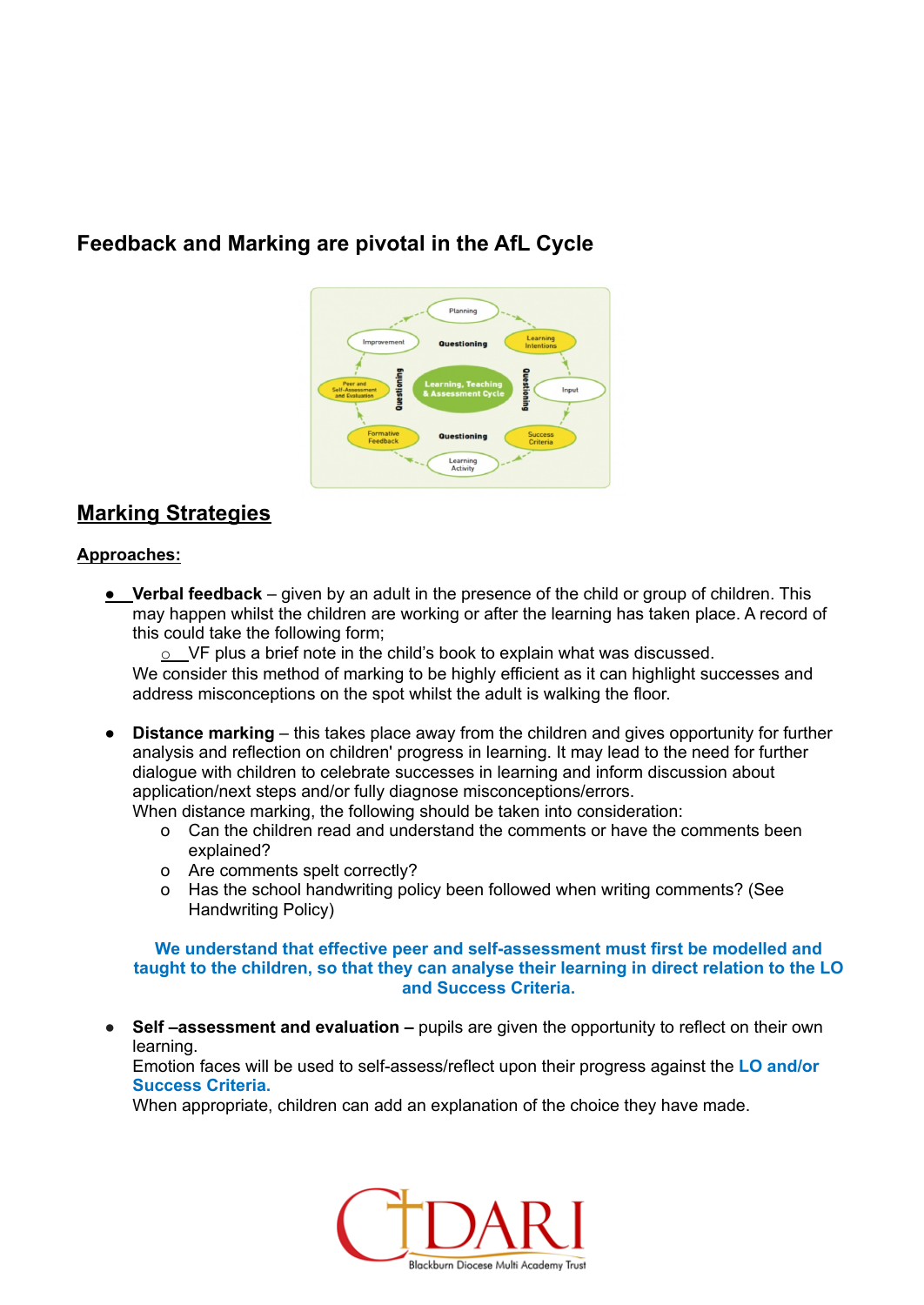To model the process and to help become reflective learners, prompts may be given in the form of sentence starters, for example 'I did well with this today because……' The face will be known as the 'Self-Assessment Face'.



- **● Growth Mind-set –** Children give themselves a score as to the level of effort used in task completion. (See class display)
- **Peer assessment and evaluation** pupils are given opportunities to work with other pupils to assess and evaluate their own, and others', learning and to make suggestions for improvement. Children should be guided to use the LO and Success Criteria to highlight successes and next steps. Reflective dialogue is as important as written outcomes. Peer marking within the Maths session is actively encouraged to enable immediate reflection and understanding.

#### **Non –negotiables for effective Marking and Feedback.**

At GMSJ our expectations are clear and unambiguous.

- Each piece of work will be marked by an adult including any work assessed by pupils this may just take the form of initialling to acknowledge that the work has been seen.
- All adults mark in green and children peer and self-assess in red.
- All work will be marked promptly  $-$  before the next taught session in that subject.
- Work will be clearly identified if completed with support (G). Supported/Guided work should be initialled by the adult. This will need no further marking as quality feedback will have occurred throughout the guided session.
- GROW IT TIME is a timetabled learning session. There is no specified way of running 'Grow It time' as the age and ability of the children must be considered. Grow It time takes place during the first 15 minutes of the school day. Grow Its may also take the form of a short, focused intervention group if several children have the same type of activity to undertake – this may be at any time during the day.

Grow Its need to be acknowledged by the children and marked by an adult. They should be completed in BLACK pen by the pupil.

- **In English/written work in any subject -**
	- $\circ$  Any short writing opportunities will be marked and feedback given on all pieces of work in line with our system of stamps and prompts.
	- $\circ$  Longer and independent writing tasks, for example those completed in the writing phase of a unit or those that are cross curricular are quality marked for assessment purposes.

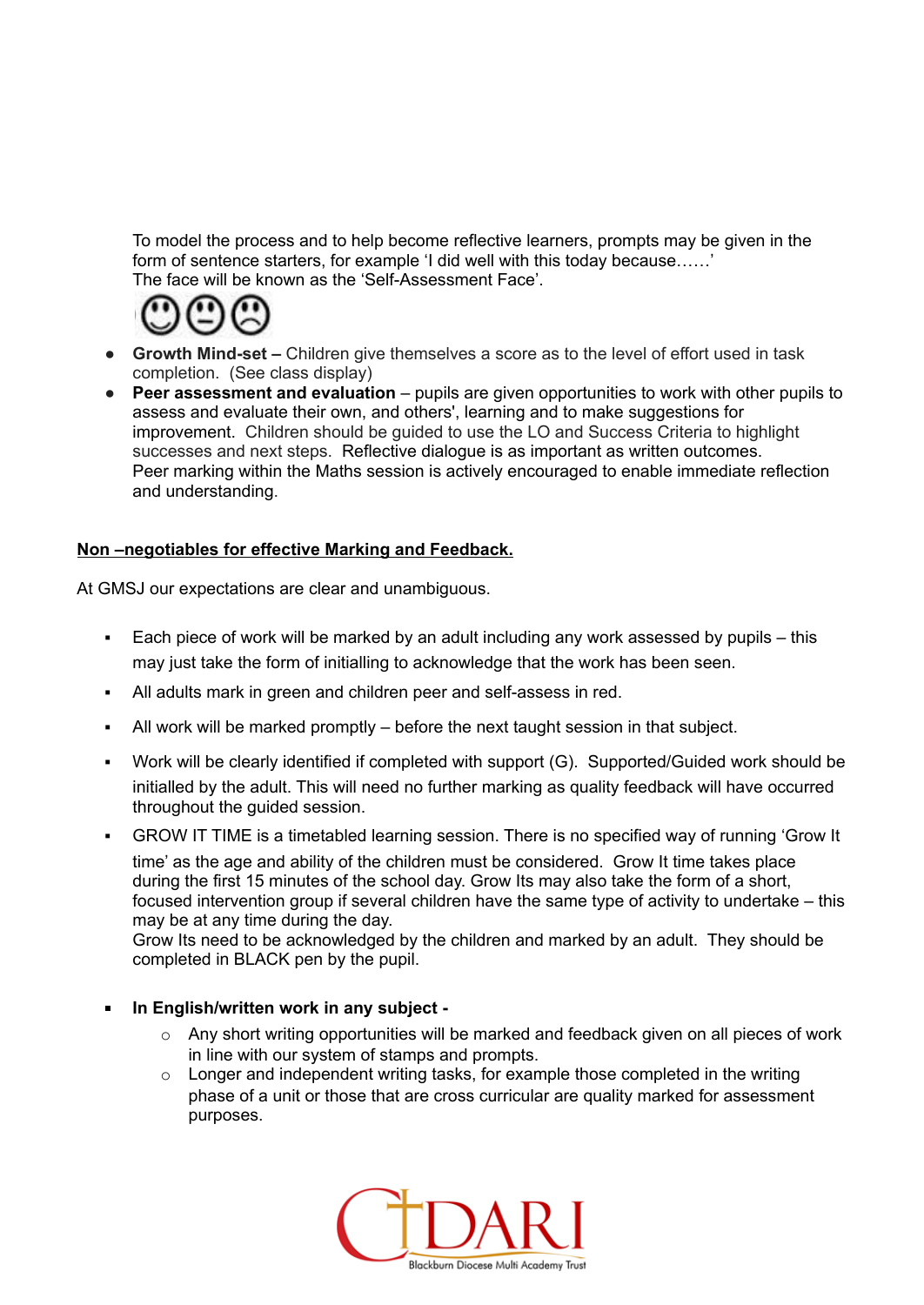o Pieces of 'Extended Writing' are marked for assessment purposes. Children are not expected to correct errors or make additional changes following marking.

#### **● In Mathematics**

- $\circ$  Correct answers will be marked with a tick.
- o Partially correct working out may be annotated to show where the error occurred.
- o Incorrect answers will be marked with a dot ●
- $\circ$  Desired corrections will be marked with a dot and a C  $\bullet$ C
- o All work will be marked in line with the schools systems of stamps.
- o Challenges, extensions and consolidations will still be given when appropriate.
- o Key Maths vocabulary MUST be corrected if mis-spelt, in line with English guidelines.

#### **Stamps.**

At GMSJ we use marking stamps to assess how well children have achieved the desired learning objective/success criteria.



From here, we are able to move learning on with a 'Next Step' challenge, extension tasks or consolidate learning with 'Grow It' activities, as and when deemed appropriate.

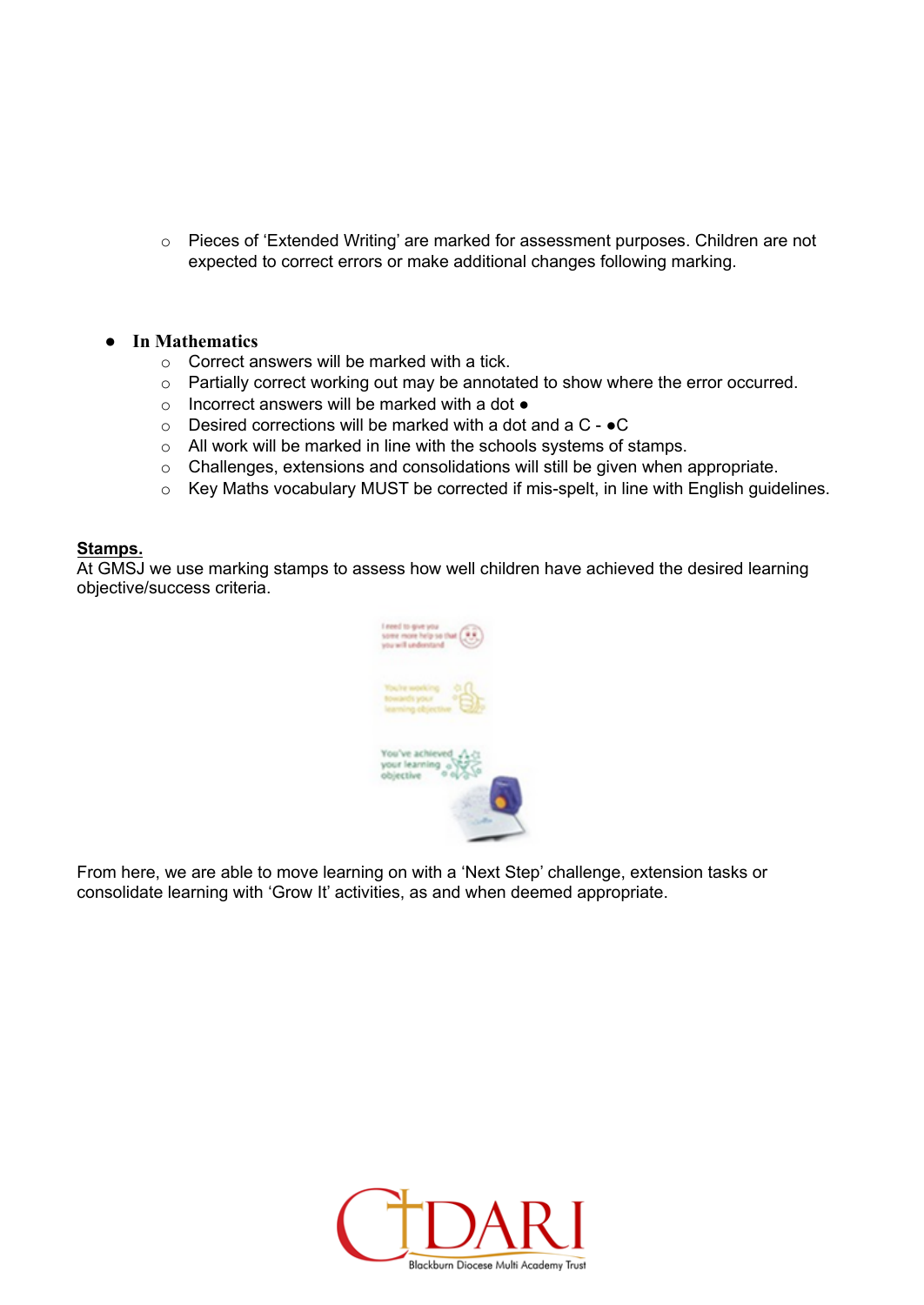### **Marking codes.**

**These would normally be in the margin. Adults may indicate where the spelling / punctuation / mathematical error is. If it is deemed that the child has the ability to locate these themselves, then general guidance will be given by the marking codes.**

**VF –** verbal feedback. There has been verbal dialogue about the work between the child and the teacher and write a **brief** explanatory comment if required.

- **G** support given/Guided work all adults to initial.
- **HP** house point
- **SP** supply teacher teacher to initial.
- **S** Spelling mistake
- **P** Punctuation missing or incorrect.
- **C** capital letter omitted or in the wrong place.
- **^** word missing
- **//** new paragraph
- ?  $\bigvee \bigvee$  Incorrect grammar or to indicate that the sentence does not make sense.
	- correct answer or to highlight something done well e.g good vocabulary, accurate punctuation etc.
	- Incorrect answer
	- **C** Incorrect answer that needs correcting.